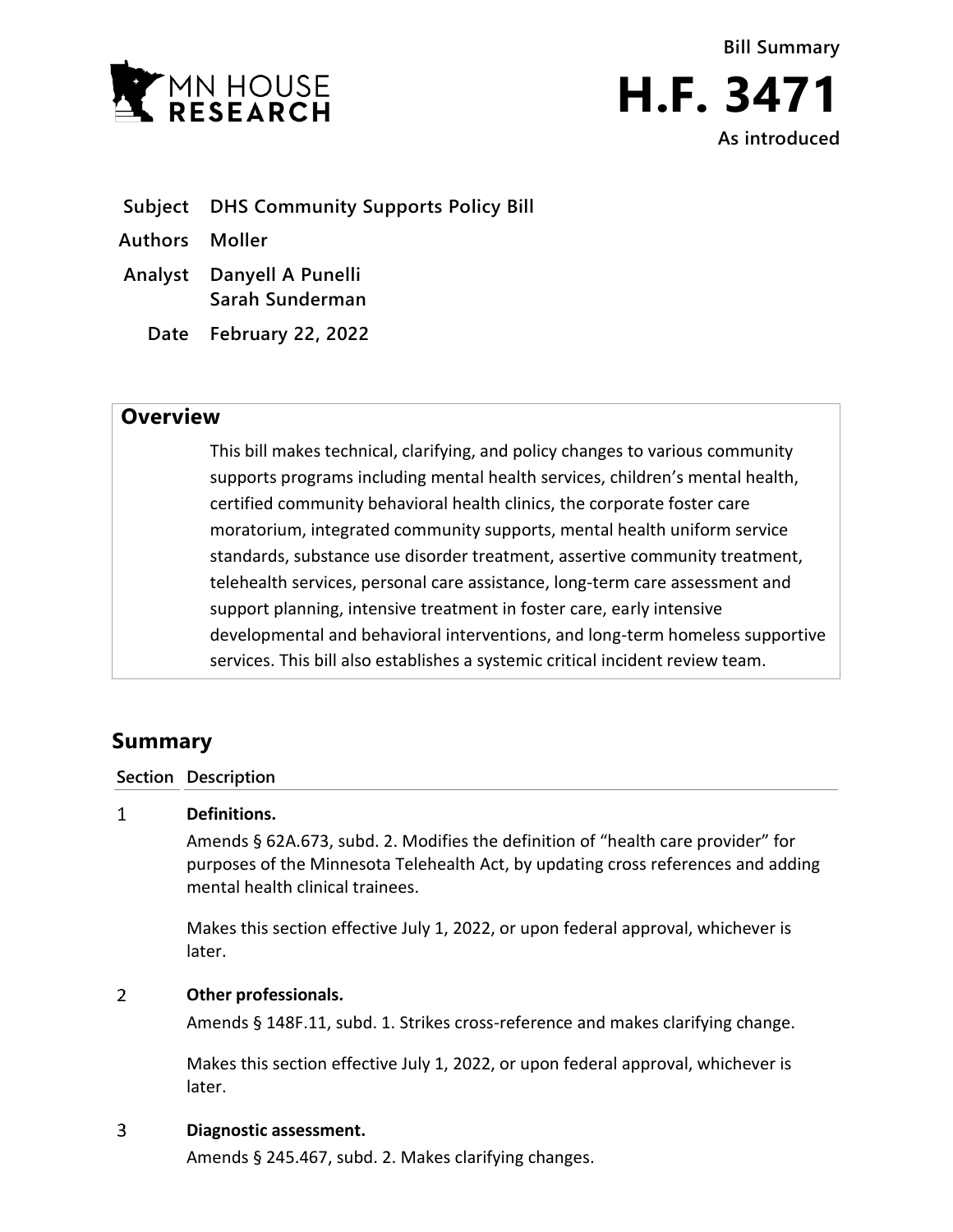Makes this section effective July 1, 2022, or upon federal approval, whichever is later.

#### $\overline{4}$ **Individual treatment plans.**

Amends § 245.467, subd. 3. Makes clarifying changes.

Makes this section effective July 1, 2022, or upon federal approval, whichever is later.

#### 5 **Individual treatment plan.**

Amends § 245.4871, subd. 21. Adds paragraph (b), exempting licensed children's residential facilities from existing individual treatment plan requirements and providing new requirements for those facilities.

Makes this section effective July 1, 2022, or upon federal approval, whichever is later.

#### 6 **Diagnostic assessment.**

Amends § 245.4876, subd. 2. Makes clarifying changes; adds diagnostic assessment requirements for licensed children's residential facilities.

Makes this section effective July 1, 2022, or upon federal approval, whichever is later.

#### $\overline{7}$ **Individual treatment plans.**

Amends § 245.4876, subd. 3. Makes clarifying changes; exempts licensed children's residential facilities from existing individual treatment plan requirements and specifies requirements for those facilities.

Makes this section effective July 1, 2022, or upon federal approval, whichever is later.

#### 8 **Certified community behavioral health clinics.**

Amends § 245.735, subd. 3. Makes technical changes.

Makes this section effective July 1, 2022, or upon federal approval, whichever is later.

#### 9 **Licensing moratorium.**

Amends § 245A.03, subd. 7. Modifies the corporate foster care moratorium by removing an obsolete exception to the moratorium.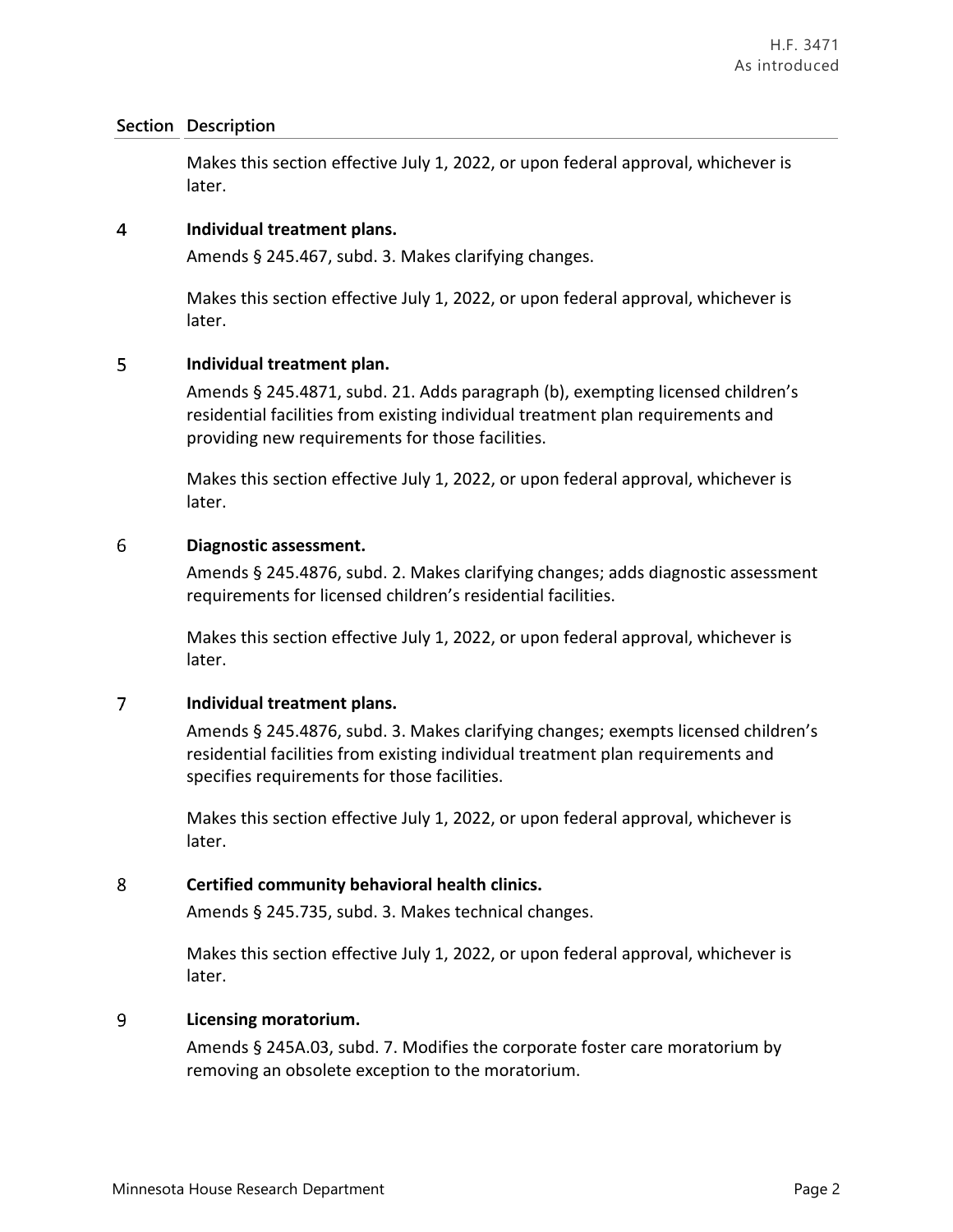Provides an immediate effective date.

#### 10 **Integrated community supports; setting capacity report.**

Amends § 245D.12. Adds to the information that must be provided in an integrated community support setting capacity report by including information on the total number of people who could reside in the living units in certain multifamily housing buildings and receive integrated community supports.

Provides an immediate effective date.

#### 11 **Mental health practitioner qualifications.**

Amends § 245I.04, subd. 4. Adds language allowing social work, psychology, or counseling clinical trainees to qualify as mental health practitioners.

Makes this section effective July 1, 2022, or upon federal approval, whichever is later.

#### 12 **Initial training.**

Amends § 245I.05, subd. 3. Makes technical change.

Makes this section effective July 1, 2022, or upon federal approval, whichever is later.

#### 13 **Generally.**

Amends § 245I.10, subd. 2. Modifies cross-reference.

Makes this section effective July 1, 2022, or upon federal approval, whichever is later.

#### 14 **Standard diagnostic assessment; required elements.**

Amends § 245I.10, subd. 6. Makes technical change.

Makes this section effective July 1, 2022, or upon federal approval, whichever is later.

#### 15 **Rate requirements.**

Amends § 254B.05, subd. 5. Modifies cross-references.

Makes this section effective July 1, 2022, or upon federal approval, whichever is later.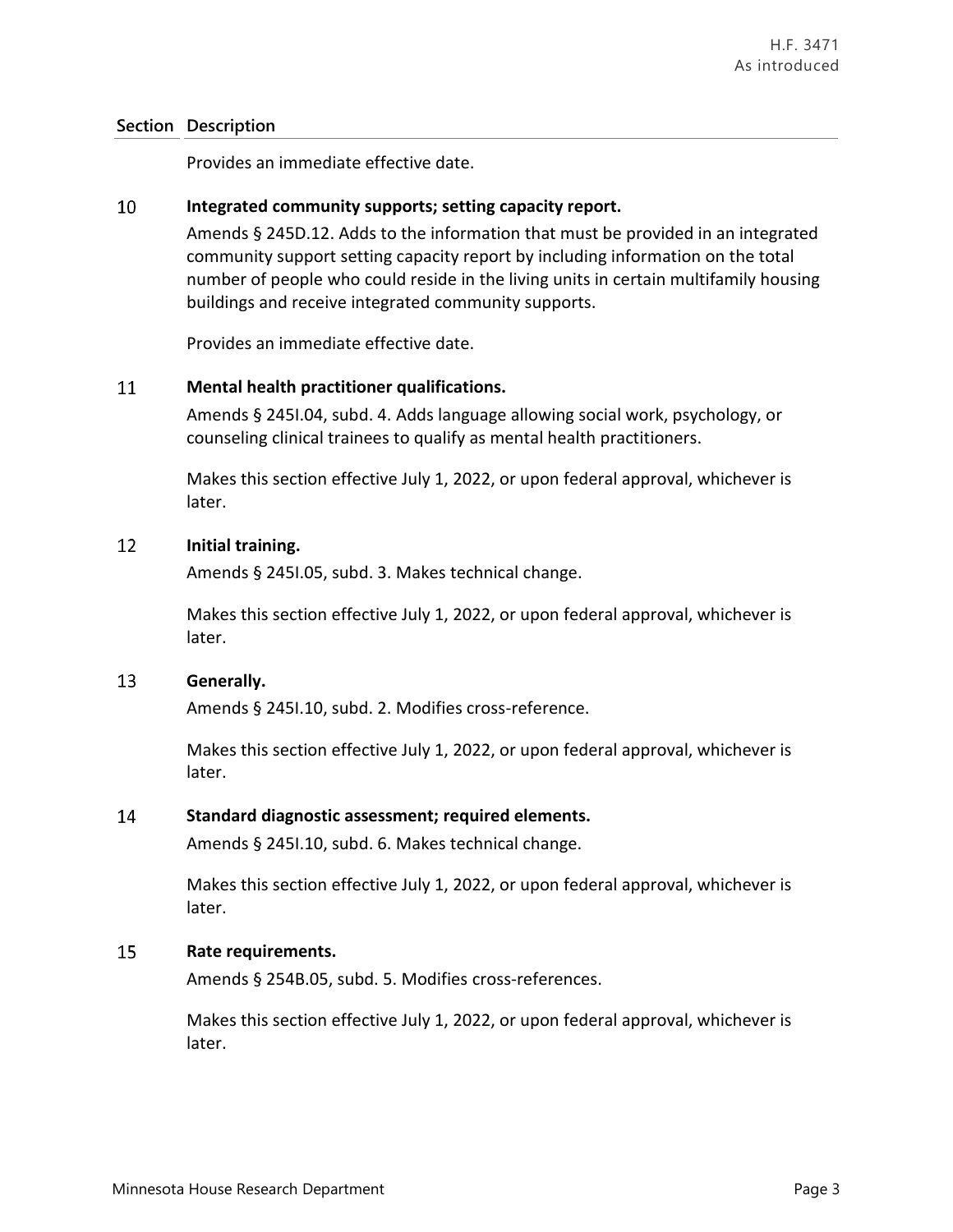#### 16 **Department of Human Services systemic critical incident review team.**

Amends § 256.01 by adding subd. 12b. Allows the commissioner to establish a systemic critical incident review team to review critical incidents related to vulnerable adults in facilities or services for which the Department of Human Services is the lead investigative agency. Specifies duties of the review team and requirements for the critical incident review process, including: data collection, systemic mapping of the critical incident, and analysis of the case for systemic influences. Specifies case selection committee requirements and data and disclosure prohibitions.

#### 17 **Definitions.**

Amends § 256B.0622, subd. 2. Makes clarifying changes to assertive community treatment crisis assessment and intervention definition.

Makes this section effective July 1, 2022, or upon federal approval, whichever is later.

#### 18 **Telehealth services.**

Amends § 256B.0625, subd. 3b. Modifies cross-references and makes clarifying changes. Modifies paragraph (d) to specify that telehealth visits via telephone may satisfy face-to-face reimbursement requirements when services are provided under certain payment methods, from July 1, 2021, to July 1, 2023, or until the federal COVID-19 public health emergency ends, whichever is earlier.

Makes this section effective July 1, 2022, or upon federal approval, whichever is later, except that the amendments to paragraph (d) are effective retroactively from July 1, 2021.

#### 19 **Personal care assistance choice option; qualifications; duties.**

Amends § 256B.0659, subd. 19. Removes obsolete language and makes technical changes.

#### 20 **Dialectical behavioral therapy.**

Amends § 256B.0671, subd. 6. Removes age eligibility requirement for dialectical behavioral therapy covered by medical assistance in intensive mental health outpatient treatment.

Makes this section effective July 1, 2022, or upon federal approval, whichever is later.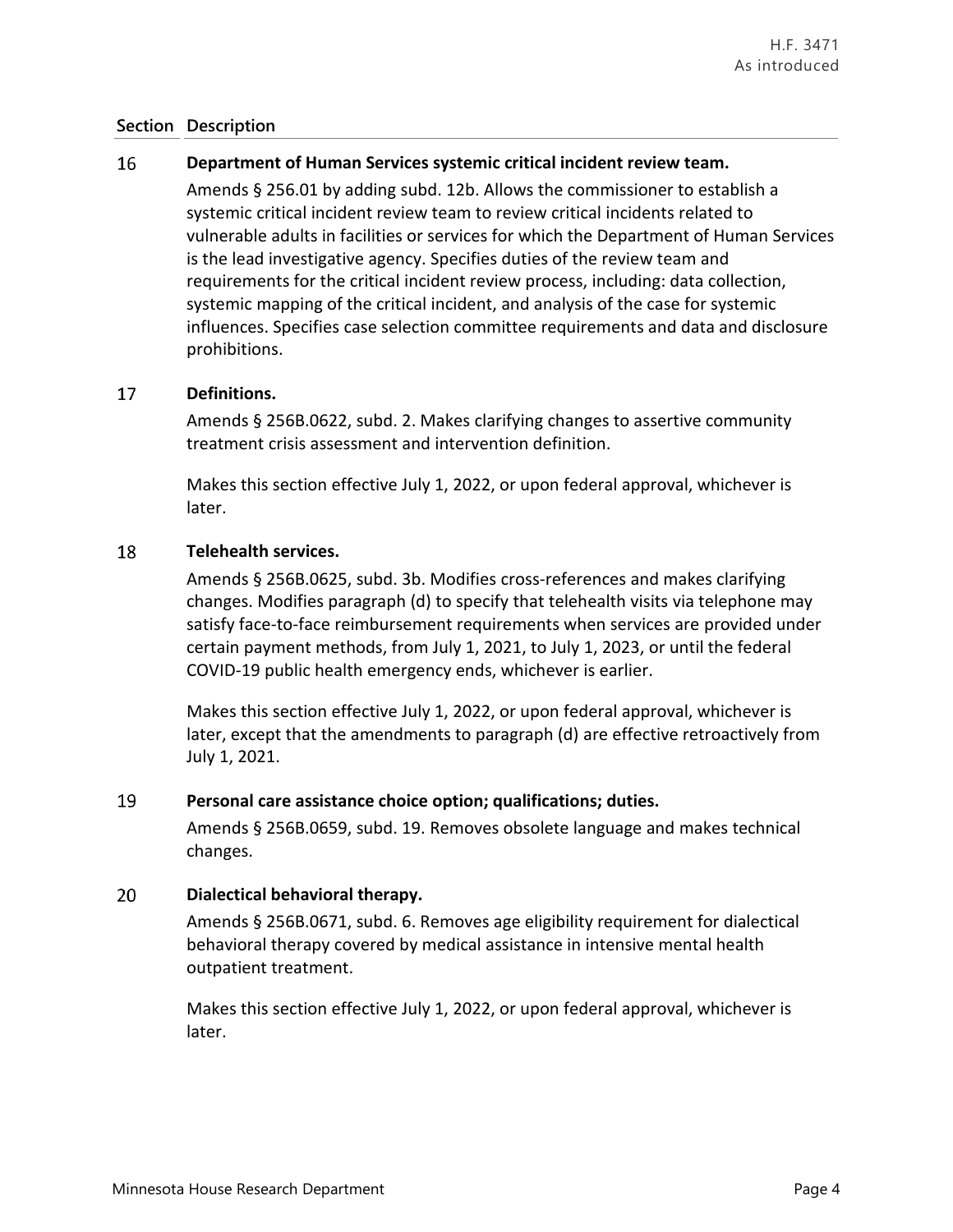#### 21 **Assessment and support planning.**

Amends § 256B.0911, subd. 3a. Makes technical changes and removes certain limitations on remote long-term care consultation services reassessments.

#### 22 **Required covered service components.**

Amends § 256B.0946, subd. 1. Modifies cross-reference.

Makes this section effective July 1, 2022, or upon federal approval, whichever is later.

#### 23 **Service standards.**

Amends § 256B.0947, subd. 6. Modifies required updates for level of care assessments and function assessments from every 90 days to every six months; removes language requiring individual treatment plan review at least every 90 days.

Makes this section effective July 1, 2022, or upon federal approval, whichever is later.

#### 24 **Definitions.**

Amends § 256B.0949, subd. 2. Adds a definition for "advanced certification" under the early intensive developmental and behavioral interventions (EIDBI) program.

#### 25 **Covered services.**

Amends § 256B.0949, subd. 13. Requires EIDBI providers with advanced certification overseeing implementation to document required qualifications for the treatment model used in a manner determined by the commissioner. Clarifies the meaning of intervention with a higher provider ratio. Makes qualified supervision professional attendance at a coordinated care conference optional. Removes the limitation that telehealth services must be provided by a licensed health care provider.

#### 26 **Outcomes.**

Amends § 256K.26, subd. 6. Clarifies that Tribes may provide long-term homeless supportive services. Updates terminology.

#### 27 **Eligible services.**

Amends § 256K.26, subd. 7. Clarifies that Tribes may provide long-term homeless supportive services.

#### 28 **Qualified professional.**

Amends § 256P.01, subd. 6a. Makes a conforming cross-reference change.